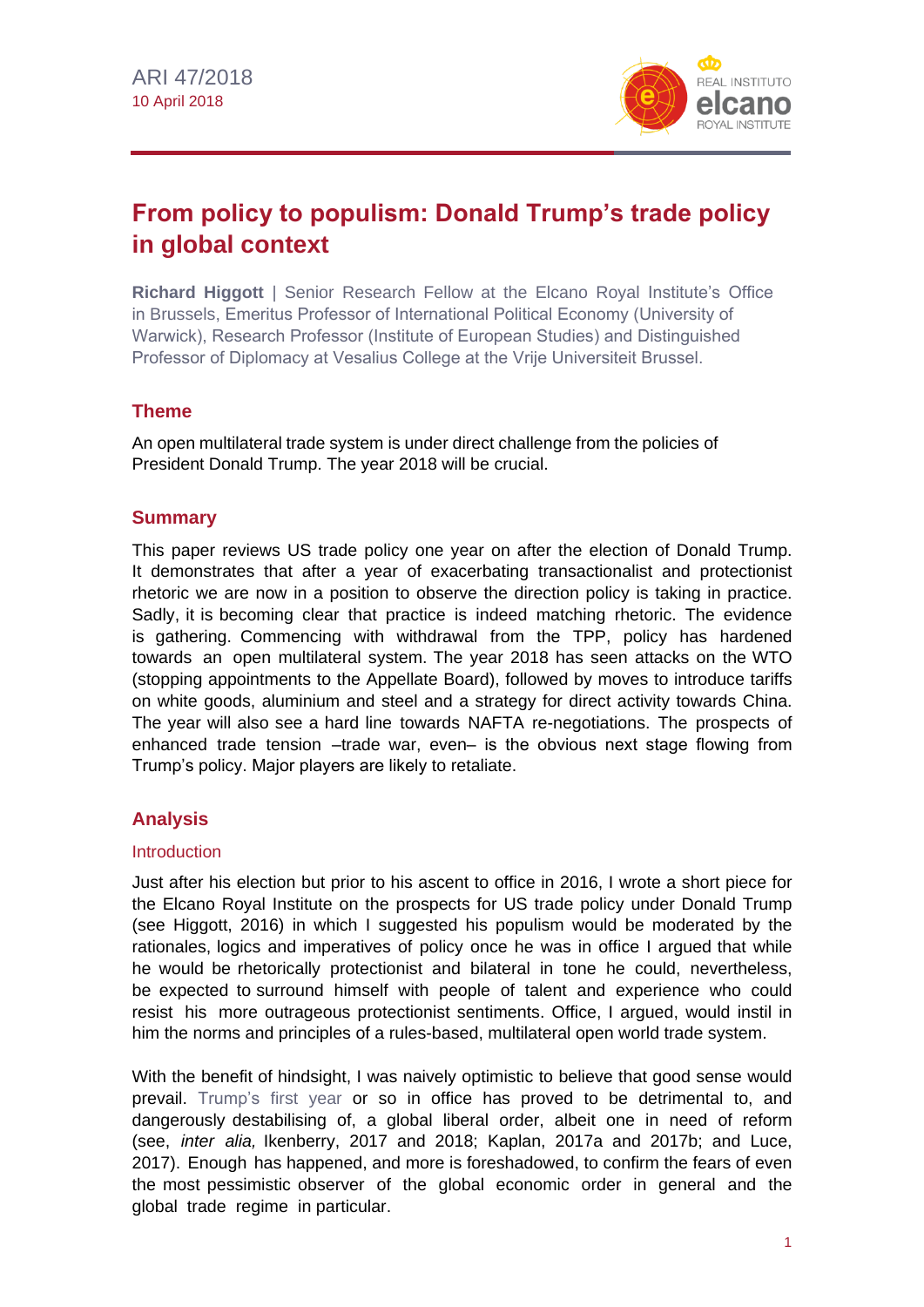Instead of a assuming the continuance of a liberal global order built on three interdependent 'pillars' –North America, Western Europe and East Asia–, what we are seeing is a strong populist-nationalist 'thread' across the international spectrum from Trump's America First, through the [rise of 'illiberal'](https://blog.realinstitutoelcano.org/en/the-eus-limits-in-the-face-of-polands-retrograde-step-towards-illiberalism/) democracy across parts of West and Central Europe, a 'Putinesque revanchisme' in Eastern Europe and a Chinese model of authoritarian capitalism in large parts of Asia (see, *inter alia*, Brubaker, 2017; Werner Muller, 2016; Mudde & Latwasser, 2017; and Higgott & Proud, 2017) leading to a model in which Russia and China, for their different reasons, are dissatisfied with a liberal order underwritten by US power –which they now see as challengeable and a US unwilling to continue underwriting that order–. Where others once saw the US leading that order as a 'self-binding hegemon' (Martin, 2004) the current Administration now sees a selfdenying ordinance tying US hands in the global economic (and political) order.

Nationalist trends in the organisation of the contemporary global economic order have been in train at least since the time of the Global Financial Crisis (GFC) of 2008, but it is the more recent populist challenge in the US and many European countries and the accompanying growth of 'culture wars' that are replacing broad economic understandings of the benefits of an open global economy that gives it life. Recourse to these views by populist leaders reflects a disturbing ignorance, or wilful disregard, of the relationship between security and international economic openness that makes contemporary US trade policy a genuine cause of concern for global stability. It is the purpose of this short paper to put current US trade policy into its proper context and to identify several key issues in need of deeper scholarly and policy analysis.

# Global trade needs analytical friends not ideological boosters

The progressive evolution of the GATT into the WTO over a 50-year period of regular trade rounds created a liberal rules-based trading system with a set of agreed norms and practical rules that were deemed, at the time of the creation of the WTO in 1995, to be sensible, legitimate and on balance a good thing. Indeed, the formation of the WTO and the subsequent membership of China seemed to be the tipping point for global acceptance of the universalism of the global trade system in which an open, but managed, international trade regime became non-contentious. The same assertion cannot be made today. The system and the WTO are in trouble. Support for the multilateral process has stalled and a range of hurdles has presented itself to the global trade system. The last decade has seen, among others:

- (1) The [failure](https://blog.realinstitutoelcano.org/en/the-discreet-burial-of-the-doha-round/) of the Doha Development Round.
- (2) A dramatic growth of interests in preferentialism of both a regional and bilateral nature –with an increase in the number of preferential trade agreements at the bilateral level and the Trans Pacific Partnership (TPP/RCTPP) and the Transatlantic Trade and Investment Partnership (TTIP) as the exemplar of mega regional trade negotiations.
- (3) The drift into 'murky protectionism' in the wake of the 2008 GFC (see Baldwin & Evenett, 2009).
- (4) More recently, and most substantially, the backlash against an open global trade system on the back of the growth of populism (see Brubaker, 2017; and Higgott & Proud, 2017) and protectionist rhetoric.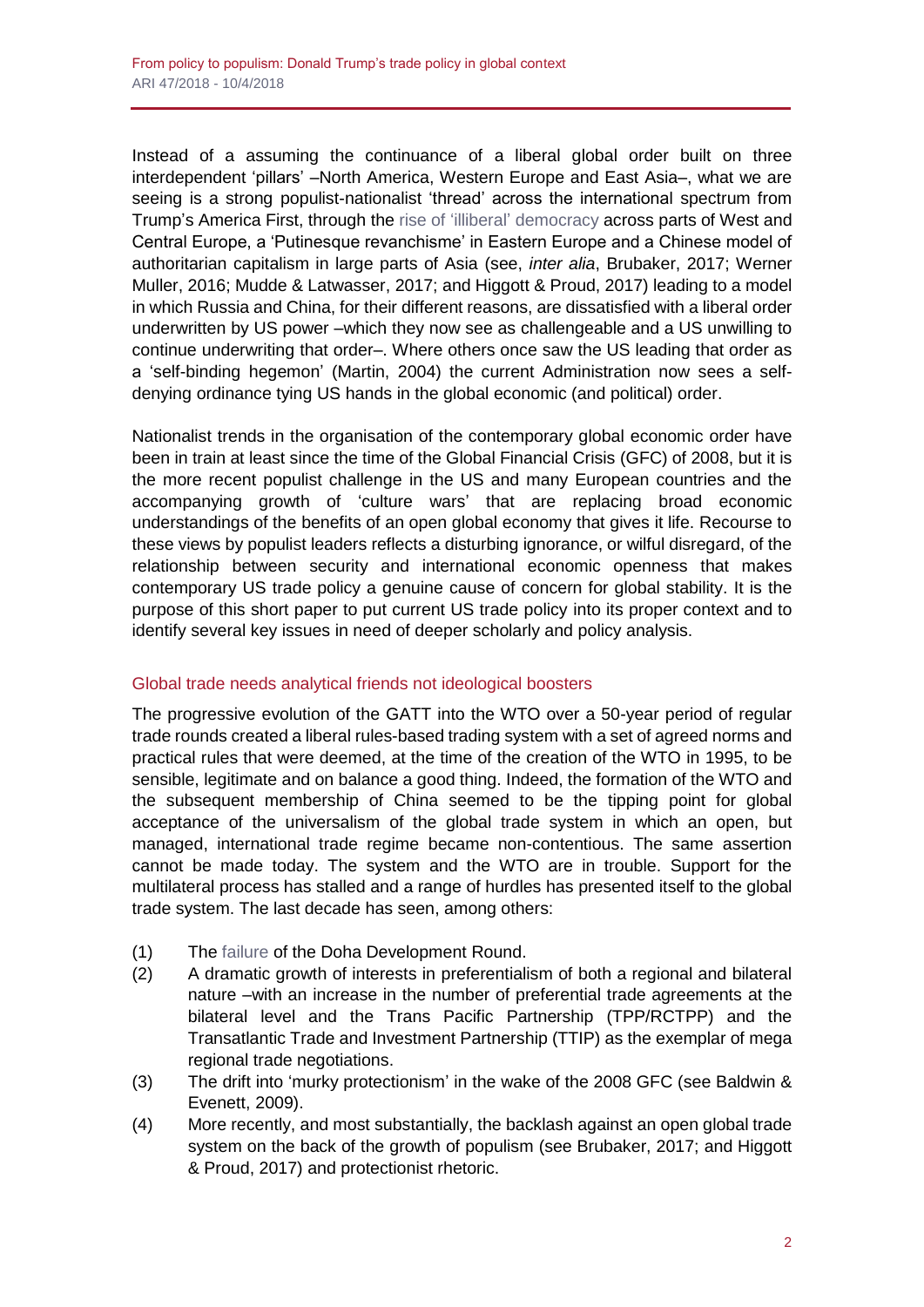It is the current populist anti-trade rhetoric and practical political follow-on that has the potential to do the greatest damage. Such rhetoric is invariably bereft of any comprehension of 20<sup>th</sup>-century trade history. It reflects no knowledge of the 1930s depression in which 'beggar thy neighbour' protectionist policies, especially the passing of the Smoot Hawley Act of 1930, represented a massive exercise in self-harming for the US and furthered the collapse of world trade (see Irwin, 2017.)

Under conditions of globalisation, hard-line Hayekian neo-liberal advocates of unfettered free trade have played into the hands of the populists. A failure to be honest about some of the downsides of free trade has given it a negative reputation it does not deserve. Free trade generates massive aggregate global welfare gains. But it invariably does so with uneven distributional effects that have meant that not every sector of the community gains in every exchange. As Heckscher-Ohlin, Stolper Samuelson (HOSS) theoretical trade-modelling tells us, low-skilled workers in developed countries can, in the long run, lose out to similarly skilled workers in poorer countries (see Krugman, 2008), although the magnitude of this impact on the economy and wage rates in a developed country such as the US remains widely disputed (see Stone & Cavasos-Cepada, 2012).

This is not the same as saying that trade inevitably fuels inequality. Indeed, the evidence suggests that this is not the case. Trade would appear to be but one factor, and a marginal one at that, in recent explanations of growing inequality (see Frankel, 2018). However, that there may be no strongly measurable relationship between a country's trade deficit (or surplus) and a decline in employment, wage levels and inequality is less significant than the political utility of a trade deficit in the hands of a populist nationalist politician.

If these challenges have not put globalisation into reverse they have put the brakes on deeper international economic integration. In recent years trade has ceased to grow at rates significantly greater than output, which had been the prevalent relationship until the early 2000s. This poses tough questions for the architecture of international trade governance, with the WTO especially being weakened as an instrument of global public policy coordination in recent years.

As is now widely understood (see Rodrik, 2017a, 2017b and 2017c), failure to acknowledge the complex reality of trade and an unwillingness to develop public policy correctives to its unequal distributional consequences has provided ammunition for advocates of the worst kinds of populist protectionism (on both the political left and right). This is complicated economics. In the hands of a populist ideologue it can easily be used to argue the case for protectionism. It is in such a context that the trade policy of the world's largest economy and most powerful state becomes so important.

### The present: why it is rational and not alarmist to worry about Donald Trump

Ironically, at a time when the US is looking as though it will need to share global power with old and new rising great powers in the future, its role in securing or undoing the economic stability of the current order is becoming greater than ever. How it behaves in the economic domain affects the wider geo-strategic picture more than the behaviour of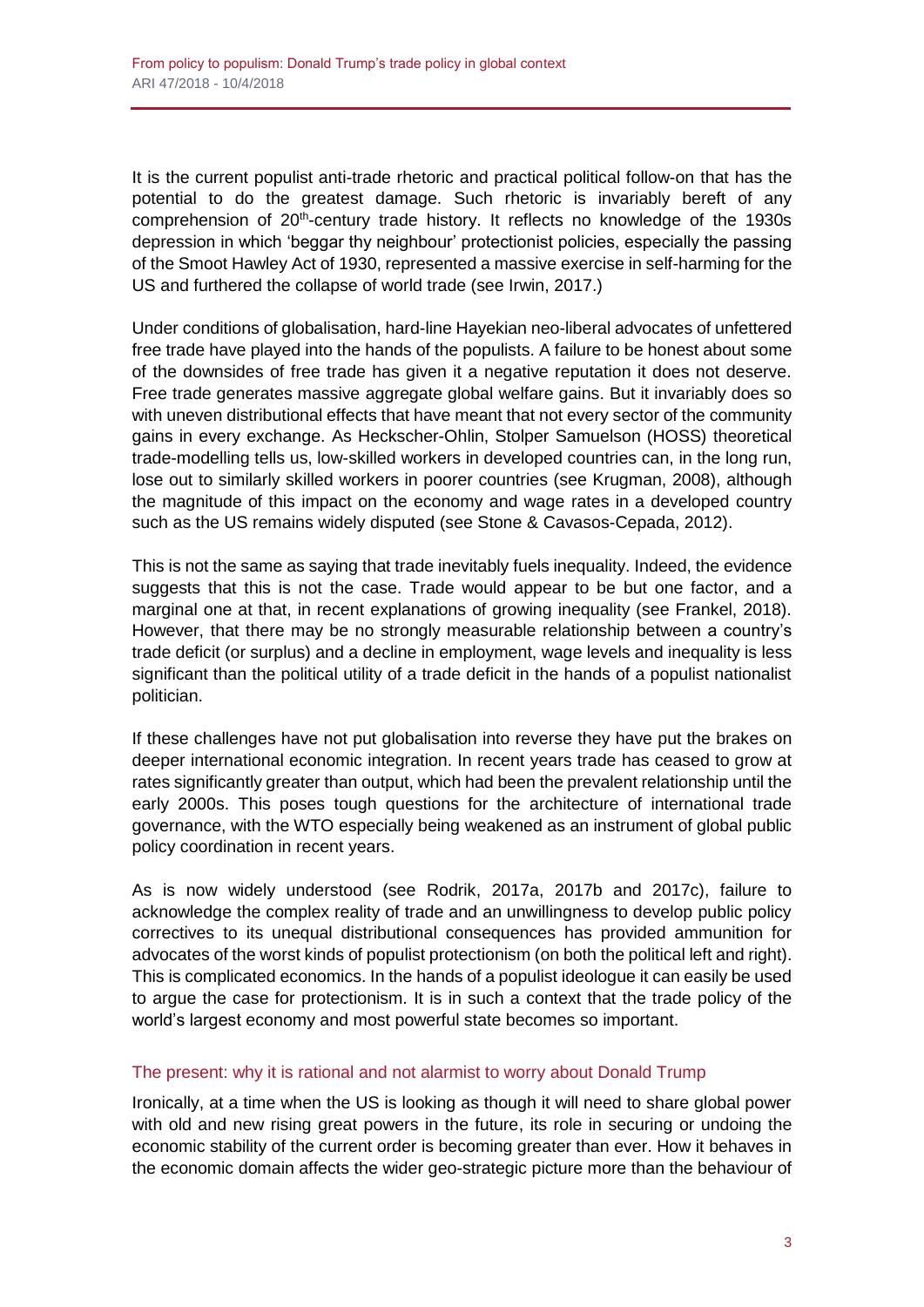any other state. In what amounts to a fundamental break with the past, US policy under Trump is no longer about enhancing a global liberal trade regime. It is about rectifying large bilateral trade imbalances wherever they exist and notwithstanding that much of the explanation for these imbalances is to be found at home in the US, where less than 1% of companies export anything at all and where thoughtful domestic policy reform could have a bigger impact on US export competitiveness than international retaliatory action (see McKinsey, 2017).

Of course, the US remains a commerce-minded international power. US foreign policy may not be isolationist and Trump's actions to make America great again may have been more rhetorical than real in the international trade domain to date (Boot, 2017). But the US under Trump is currently operating with a narrow, bilateral and transactionalist conception of interest. America First might not imply America Alone, but it does suggest that the US is no longer inclined to accept responsibility for the 70-year-old wider global order underwritten by a network of multilateral institutions. In the economic (and security) domain, US trade partners and political allies are having to readjust to a less predictable, lower-trust environment where contest and conflict rather than cooperation and consensus in US trade relations (and the management of the global financial regime) is becoming the norm.

Trumpian trade rhetoric (and practice) is disruptive and self-defeating for the contemporary trade order. Essentially mercantilist, Trump sees trade as zero-sum. He insists on reciprocal and fair trade, yet his only measure seems to be if the US is running bilateral deficits –sufficient proof for him of foreign cheating and/or poorly negotiated trade deals–. His view is both wrong and misleading. His focus on goods –primarily industrial and manufacturing– reflects in part atavistic thinking associated with classic economics regarding value and accumulation. Trump ignores that in the all-important service sectors –finance, banking, insurance, AI and intellectual property– US providers invariably run surpluses.

Further, it is not low tariffs that explain dramatic industry closures in the manufacturing sectors of mature economies such as the US. Manufacturing jobs are on the decline globally (see Baldwin, 2017). Global ability to produce is outpacing growth in demand. Technological innovation, especially AI and robotisation, means that fewer jobs are created. And those that are not only require higher skills they will not automatically land in those parts of the US that have undergone high job loss in the last several decades. Relocation will continue as China and India (both major beneficiaries of a liberal economic order) become more integrated actors in a global economy dominated by the development of an unbundling of production and ever more complex global supply chains. This genie is not about to be put back in the bottle, US presidential determination or not.

Thus, the future of global trade viewed from a Trump-led Washington is firmly about undoing the multilateral progress of the post World War Two age. Donald Trump is explicitly opposed to multilateral trade cooperation; especially the mega-regional initiatives such as the TPP and TTIP (in its current form) (see 'Fears for global trade as Trump fires first shots to kneecap WTO', [https://www.ft.com/content/5afbd914-a2b2-](https://www.ft.com/content/5afbd914-a2b2-11e7-8d56-98a09be71849) [11e7-8d56-98a09be71849\)](https://www.ft.com/content/5afbd914-a2b2-11e7-8d56-98a09be71849). His decision to quit TPP is reinforced by his determination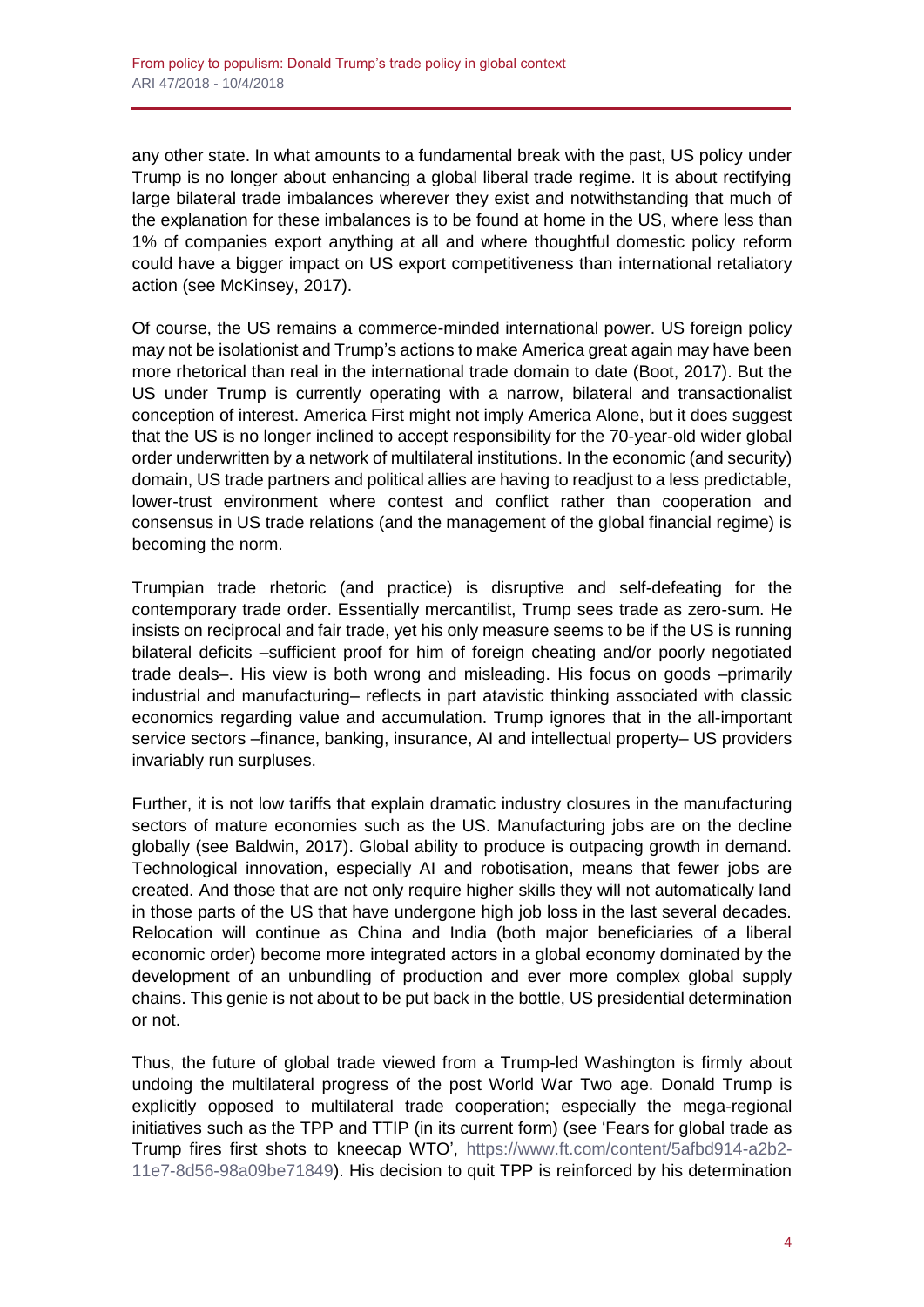to renegotiate NAFTA (which Trump has called the worst trade deal ever made). Strongly supported by US Trade Representative Robert E. Lighthizer, Trump has also turned his rhetorical guns on the WTO as an institution and multilateralism as a *modus operandi* for trade.

For Trump, the WTO is merely a forum where other states have for too long taken, and continue to take, advantage of the US. Wrongly asserting that the dispute mechanism discriminates against the US (which has, in fact, won 90% of its 100+ appealed legal disputes) he has set in train a campaign against the role of the WTO in dispute settlement. The initial blocking of appointments to the WTO Appellate Body may only be a first step, with more to follow in 2018. The US is, of course, not the only critic of the WTO. Europe too would like to see reform.

Nor is Trump wrong about the political challenge from China, but he sees it simply, and incorrectly, as an issue of bilateral trade deficits. This misses the wider significance. China's failure to live up to its institutional obligations since joining the WTO is not accidental. Indeed, it is clear that China, in its own way, is systematically challenging the norms of a liberal international economic order. Greater integration into the world economy since its accession to the WTO has not encouraged China to behave as a normal (OECD style) market economy. Its economy, and Chinese business, remain a *de facto* arm of state power. Companies that trade successfully in China do so very much on China's terms. China works with the norms and rules that suit it but plays fast and loose with those that do not. For example, the Belt and Road Initiative (BRI) is governed by Chinese dispute resolution norms, not those of the WTO.

While the EU and Japan support the US in bringing pressure to bear on China (see 'EU, Japan and US to ramp up trade pressure on China', [https://www.ft.com/content/5f0aad90-deae-11e7-a8a4-0a1e63a52f9c\)](https://www.ft.com/content/5f0aad90-deae-11e7-a8a4-0a1e63a52f9c), a continuing hostile US attitude to the WTO by the Trump Administration and, perhaps more immediately, the renegotiation of NAFTA will be litmus tests of US trade policy between now and 2020. The year 2018 is crucial, and how the Administration deals with NAFTA and the impact of its aggressive implementation of tariffs and deficit-reducing policies towards trade-surplus states and regions such as the EU –especially should TTIP, as some think might be the case, come back into play (Rashish 2017 & Manning, 2018)– could have dire consequences for global trade.

January 2018 saw the first shot in any tariff confrontation when Trump signed into law the introduction of 30% tariffs on imports of solar panels and some white goods to the US. It is a move clearly aimed at China. The latter, of course, is asserting that it will retaliate (see 'Trump's 30% tariffs on solar imports anger global sector', [https://www.ft.com/content/288cac76-000c-11e8-9650-9c0ad2d7c5b5\)](https://www.ft.com/content/288cac76-000c-11e8-9650-9c0ad2d7c5b5). These, it seems, were opening salvos in future trade conflict. Steel and aluminium were added to the list in March and further white goods and intellectual property can be expected to follow if practice is lined up with Trump's rhetoric.

We should note that to date, the other major trading powers, notably the EU and China, have not shown any inclination to follow Trump's line. The EU's Strategic Vision (2016) was and remains firmly committed to an open, liberal and multilateral economic order.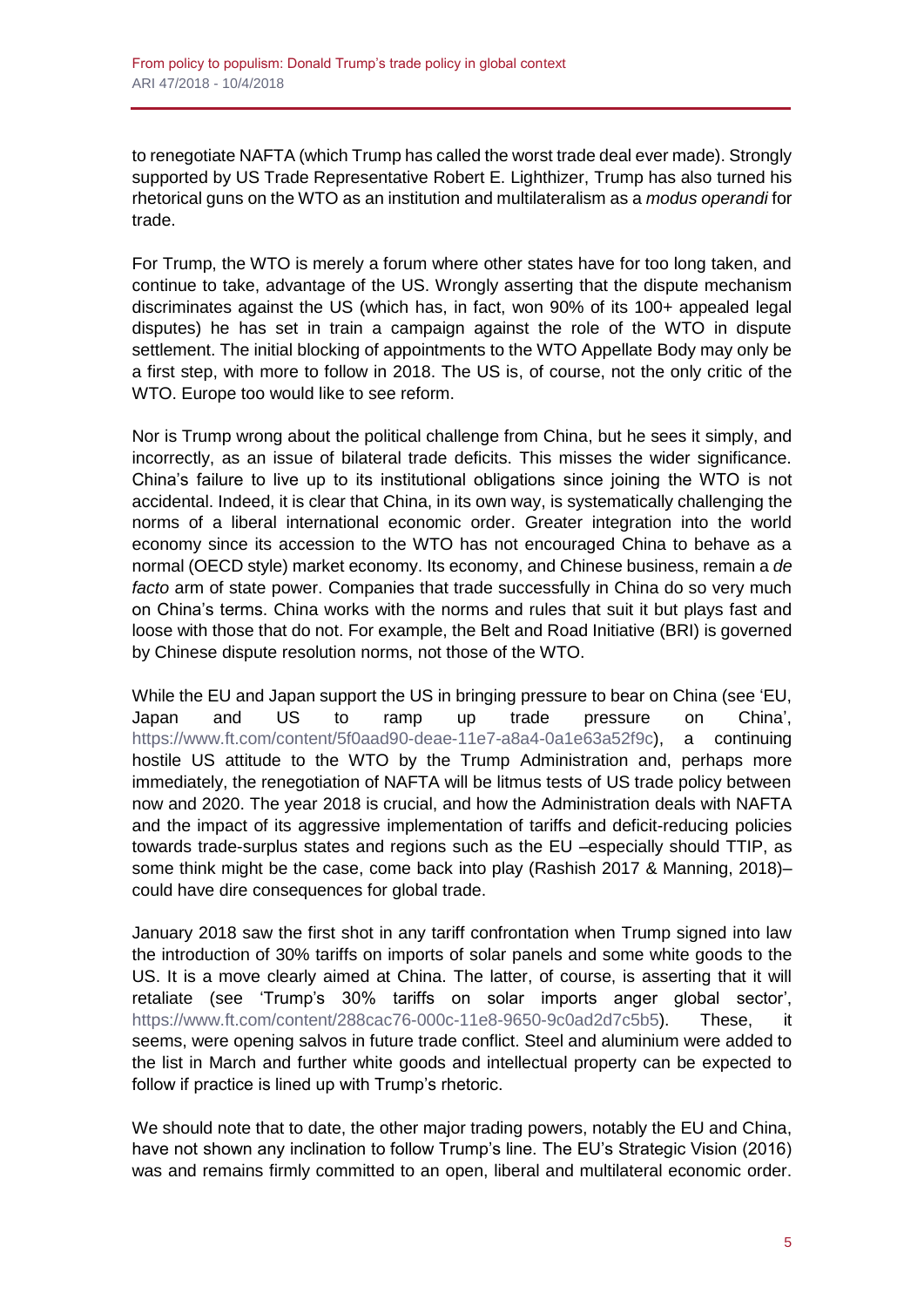And Xi Jinping's 2017 Davos commitment to global economic openness was a positive response to the rise of protectionist rhetoric that accompanied Donald Trump's election (Yong Wang, 2017).

Equally, it is worth noting that US withdrawal from the TPP, while it initially dampened enthusiasm for the organisation, did not kill off support for it amongst its other members. TPP came into effect in March 2018 under its new name of the Comprehensive and Progressive Agreement on Trans Pacific Cooperation (CPTPP) (see 'Trans-Pacific trade deal to go ahead without US', [https://www.ft.com/content/7a10d70a-0031-11e8-9650-](https://www.ft.com/content/7a10d70a-0031-11e8-9650-9c0ad2d7c5b5) [9c0ad2d7c5b5\)](https://www.ft.com/content/7a10d70a-0031-11e8-9650-9c0ad2d7c5b5). While the absence of the US market from the CPTPP is sub-optimal, most of the Agreement's key provisions remain intact. Moreover, it is still a more advanced exercise in regional economic cooperation in East Asia than the Regional Comprehensive Economic Partnership (RCEP) pushed by China.

But Trump's rhetoric and practice have, nevertheless, given China the opportunity to take a global leadership role in the domain of trade (and also the environment) at the same time as US power and standing in Asia diminished throughout 2017 (Camroux, 2017). In this regard, seemingly keen to undo Obama's vision of the region, Trump's withdrawal from TPP was as much a strategic mistake as an economic one. CPTPP already is, and will become, more than an economic organisation. CPTPP's structure keeps it open to further members from countries such as South Korea, Thailand and Indonesia, which have all expressed interest. Most importantly, it sends a message that the dominance of the region will not simply be gifted to China if the US continues on its current absentminded route.

Of course, future membership of CPTPP also remains open to the US. And it is not axiomatic that the US will simply and successfully undertake bilateral deals on a one-off basis with CPTPP members. Both Japan and Vietnam have declined invitations to talk and Trump surprisingly announced in January 2018 that he '… would do TPP if we made a much better deal than we had' (see 'Trump opens door to US rejoining TPP', [https://www.ft.com/content/3cb22bb8-0205-11e8-9650-9c0ad2d7c5b5\)](https://www.ft.com/content/3cb22bb8-0205-11e8-9650-9c0ad2d7c5b5).

Yet Trump's messaging on trade is accompanied by wider practical implications. Not only does US policy allow China to play an increasingly successful role in the domain of global institutional economic governance in established bodies like the IMF, World Bank and WTO, it has also encouraged it to [develop new bodies](http://www.realinstitutoelcano.org/wps/portal/web/rielcano_en/contenido?WCM_GLOBAL_CONTEXT=/elcano/elcano_in/zonas_in/ari23-2015-esteban-oteroiglesias-what-are-prospects-for-new-chinese-led-silk-road-and-asian-infrastructure-investment-bank) like the AIIB. While other actors such as the EU –and Germany and now France individually– have aspirations, they are not playing a global leadership role reflective of their influence and standing. Threats to the international economic and political orders in the absence of both individual and collective leadership from the world's greatest power is real. While the US is still a major player in the overall economy of the Asia Pacific, it has effectively vacated the institutional playing field. APEC, as with the Da Nang November 2017 Summit) is treated merely as a platform for Trumpian rhetoric while the rest of the region appears to get on with its economic business.

Even discounting for the problematic impact of Trumpian diplomacy in the Asia Pacific, the US is a diminished regional player. But what the Trump Administration does not contemplate is that the US could also be a major loser from its combative trade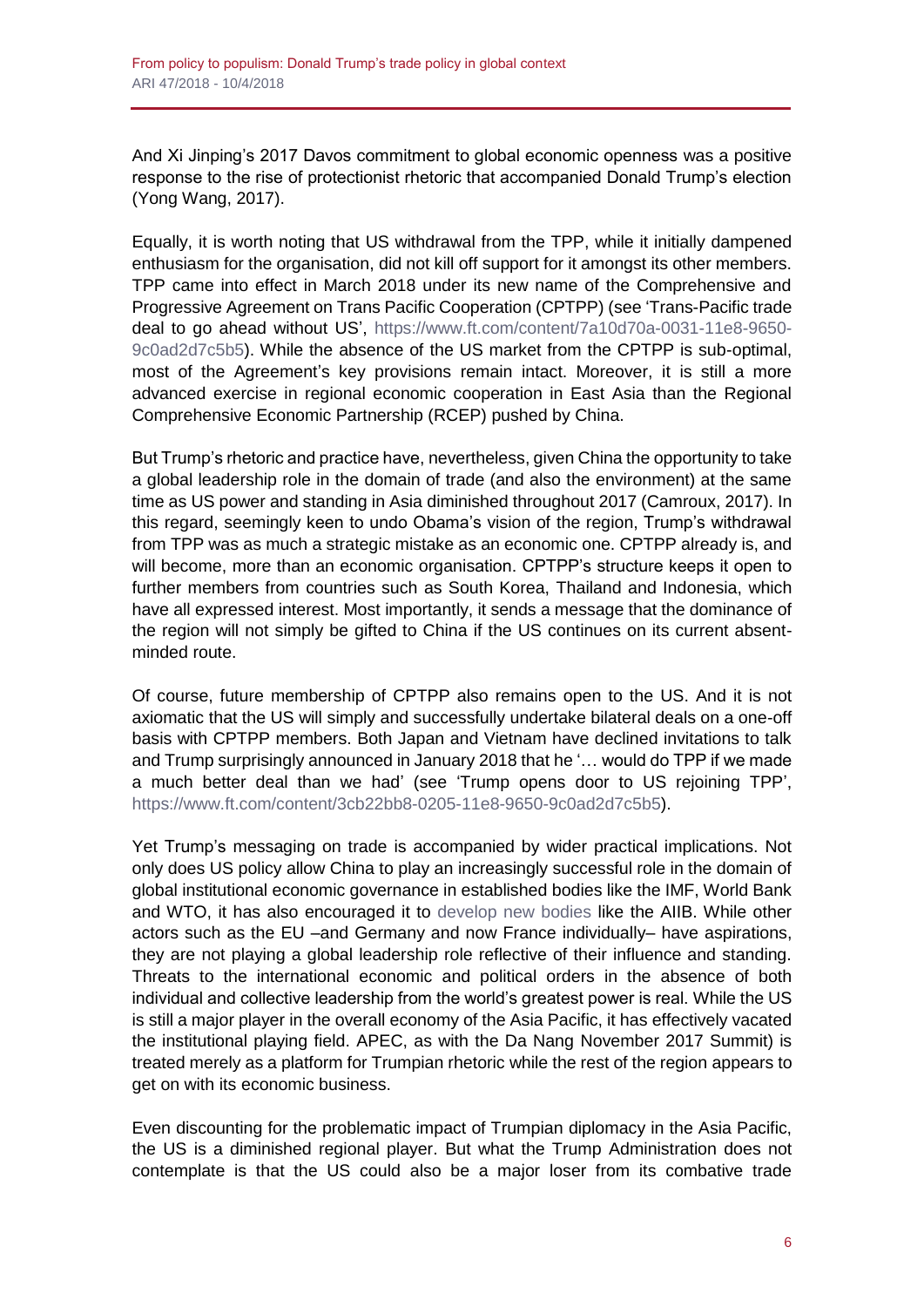diplomacy. It is possible that the US becomes progressively isolated from any new tradeliberalising activity in which it would usually be included, if not indeed be a leader. As the *Financial Times* has argued –possibly prematurely, we should caution– 'Trump may huff and puff. The rest of the world will limit the damage' (see 'A protectionist advance is far from inevitable', [https://www.ft.com/content/bf94549c-e663-11e7-8b99-0191e45377ec\)](https://www.ft.com/content/bf94549c-e663-11e7-8b99-0191e45377ec).

## How to think about global trade now?

The current struggle to keep global trade open is very much part of the wider geostrategic game to determine the shape of the emerging global order that looks to gradually be pushing beyond the US led order that prevailed for much of the post World War Two era. In this context, trade is not simply an add-on. It is not a mere necessity that will take care of itself. It affects and is affected by practically everything else that takes place at the interface of national and international relations. We require a closer alignment for analytical purposes of the international economics of global trade and the wider changing and increasingly contested geo-political and-strategic environment in which trade occurs.

So, in that time-worn phrase, what is to be done? Particularly, how should we respond to the current role of the US other than hope for the best and plan for the worse? There is no law that forces the US to accept global responsibility/leadership. It did, lest we forget, sit out the 1920s and 1930s while the rest of the world collapsed economically. Unlike the 1920s-30s, however, US geography and wealth no longer insulates it from exigencies of global economic and political calamity in a manner it might have once done. The technological wiring of the global economy cannot by-pass the US. Notably, most US productive export activity is embedded in complex global supply chains from which its major corporations are unable or unlikely to disengage. Moreover, while US economic power for much of the 20<sup>th</sup> century was near absolute, now it is not. There was no rising China and India or other big economic players in the inter-war period of the  $20<sup>th</sup>$  century. Trumpian logic –practising what Richard Haass, President of the Council of Foreign Relations calls the 'doctrine of withdrawal'- does not provide the US with a real exit option in any global economic failure this time.

The contemporary global trade regime is replete with serious problems of both a political and technical nature that need to be addressed if we are to ward off some of the worst exigencies of the contemporary backlash against international trade openness in the era of Donald Trump. There is a literature emanating from the trade academic community (see, for instance, Braga & Hoekman, 2018) that addresses some of the technical questions. But there is little literature that deals with global trade as a political question embedded in wider geo-strategic contexts. We have to think about trade differently in the 21<sup>st</sup> century. We need to understand the wider geo-strategic contexts in which trade takes place. We must take account of three sets of inter-linked issues: the international, the domestic and the institutional.

## Key international challenges

Internationally, the key challenges are: (1) managing the combative economic relationship between the US and China; (2) the slower growth in the transatlantic area (the US and Europe); and (3) the role of regional trade agreements (RTAs).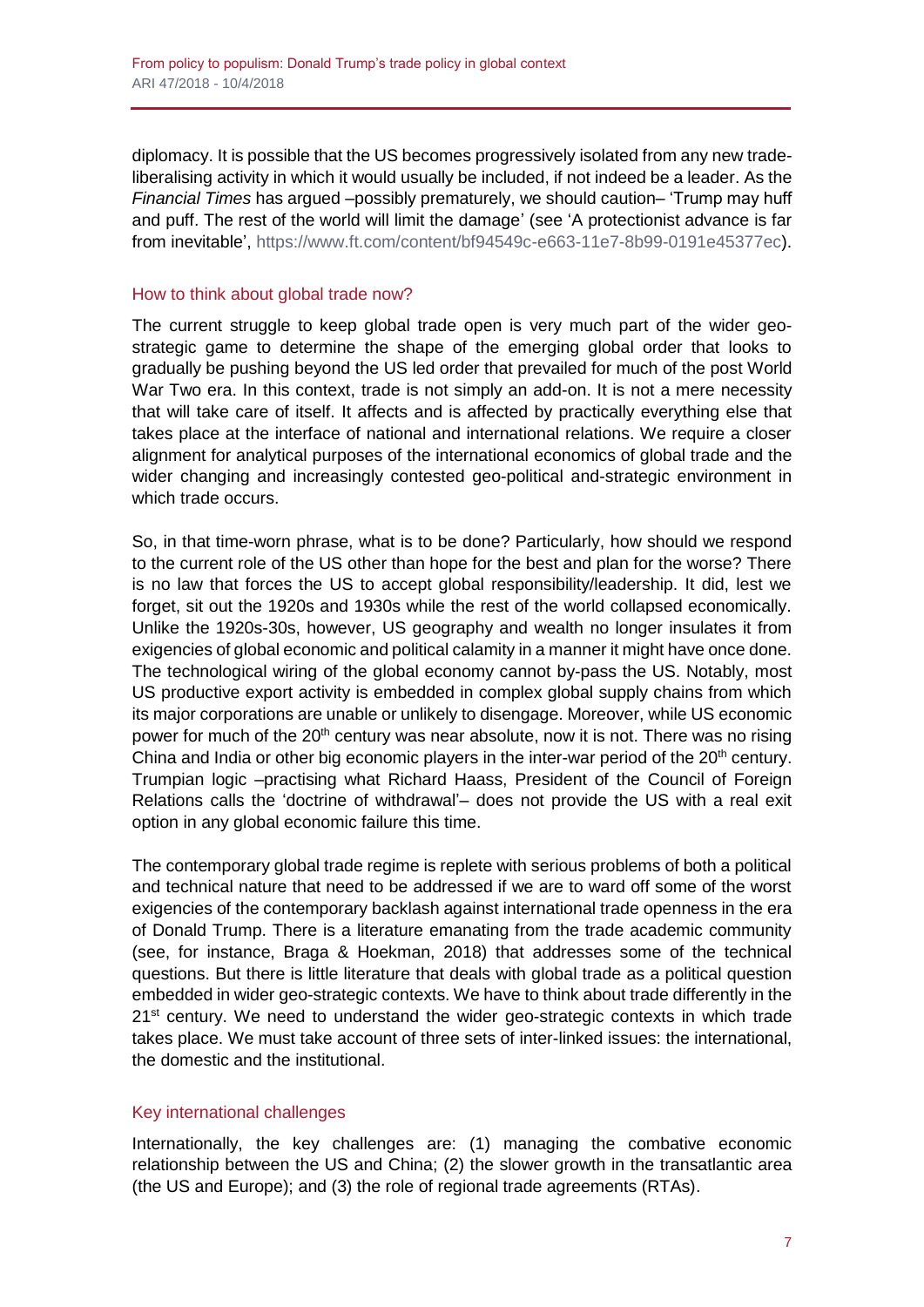As regards managing the combative economic relationship between the US and China, there is a very real prospect of heightened trade conflict [–trade war if you must–](http://www.realinstitutoelcano.org/wps/portal/rielcano_en/contenido?WCM_GLOBAL_CONTEXT=/elcano/elcano_in/zonas_in/commentary-steinberg-what-you-need-to-know-about-trump-trade-war) in the relationship between the US and the major economic powers following President Trump's quixotic 1 March announcement of the [introduction of tariffs on steel and](https://www.whitehouse.gov/briefings-statements/remarks-president-trump-listening-session-representatives-steel-aluminum-industry/)  [aluminium.](https://www.whitehouse.gov/briefings-statements/remarks-president-trump-listening-session-representatives-steel-aluminum-industry/) Notwithstanding the target for the tariffs was China, the victims will be major allies, notably Canada, Germany and South Korea, notwithstanding that Trump is fighting the wrong battle with China. Intellectual property, not steel, is the battleground on which China is challenging the US. The introduction of the tariffs on steel and aluminium, if that does eventuate –and if the WTO is unsuccessful (as is most likely given current US policy and attitudes to the DSM) in mediating the case–, will certainly be greeted by retaliation. Indeed, the EU, Canada and Brazil have already indicated that will be the case.

The level of escalation of any such action cannot be known at this stage. But a trade war will exacerbate the weakening of, if not destroy, the liberal norms of openness that have characterised the global trading regime since the end of World War Two. It will detract from China's infractions of the global trade system, cede moral high ground to China and very possibly strengthen its relations with Europe at the very time when transatlantic cooperation is also being weakened by US behaviour.

The slower growth in the transatlantic area (the US and Europe) is generating discontent and [nourishing populism.](http://www.realinstitutoelcano.org/wps/portal/rielcano_en/contenido?WCM_GLOBAL_CONTEXT=/elcano/elcano_in/zonas_in/ARI20-2017-OteroIglesias-Steinberg-Reasons-rejecting-globalisation-beyond-inequality-xenofobia) While noting that the relationship began to unwind before Donald Trump and is unlikely to return to normal after Donald Trump (Steltzenmuller, 2018), the need to reboot the transatlantic economic dialogue is paramount to the wider strategic dialogue if the rapidly shifting centre of economic gravity towards East Asia that is tilting the traditional balance of power is to be moderated.

The role of regional trade agreements (RTAs) for the global trade regime is becoming even more theoretically problematic at the same time as it becomes more practically salient. While there is a massive literature on the subject there is no definitive agreement on whether they are to be trade-enhancing rather than defensive mechanisms in the wider geo-strategic game. Analysts and practitioners alike are not sure if RTAs are distractions or a complement to a more broad-based approach to global trade governance. For example, are a sub-optimal TPP and a dormant TTIP reflection of the wider malaise facing the WTO in particular and multilateralism more generally or are they an economically fruitful (as opposed to politically expedient) alternative routed to the organisation of global trade?

# Key domestic trade challenges

Domestically, the key trade challenge is to address the sustained failure by governments to defend an open global trade regime and its advantages. Preferring, often by default, to let trade relations (dealings with foreigners) take the blame for technological disruption is leading to increased domestic political and international tensions. This is not helped by the unwillingness of governments to take adjustment policy seriously. This has major implication for the relationship between the citizen and the state and the future of democratic governance that cannot be discussed here (see Higgott & Devetak, 1999).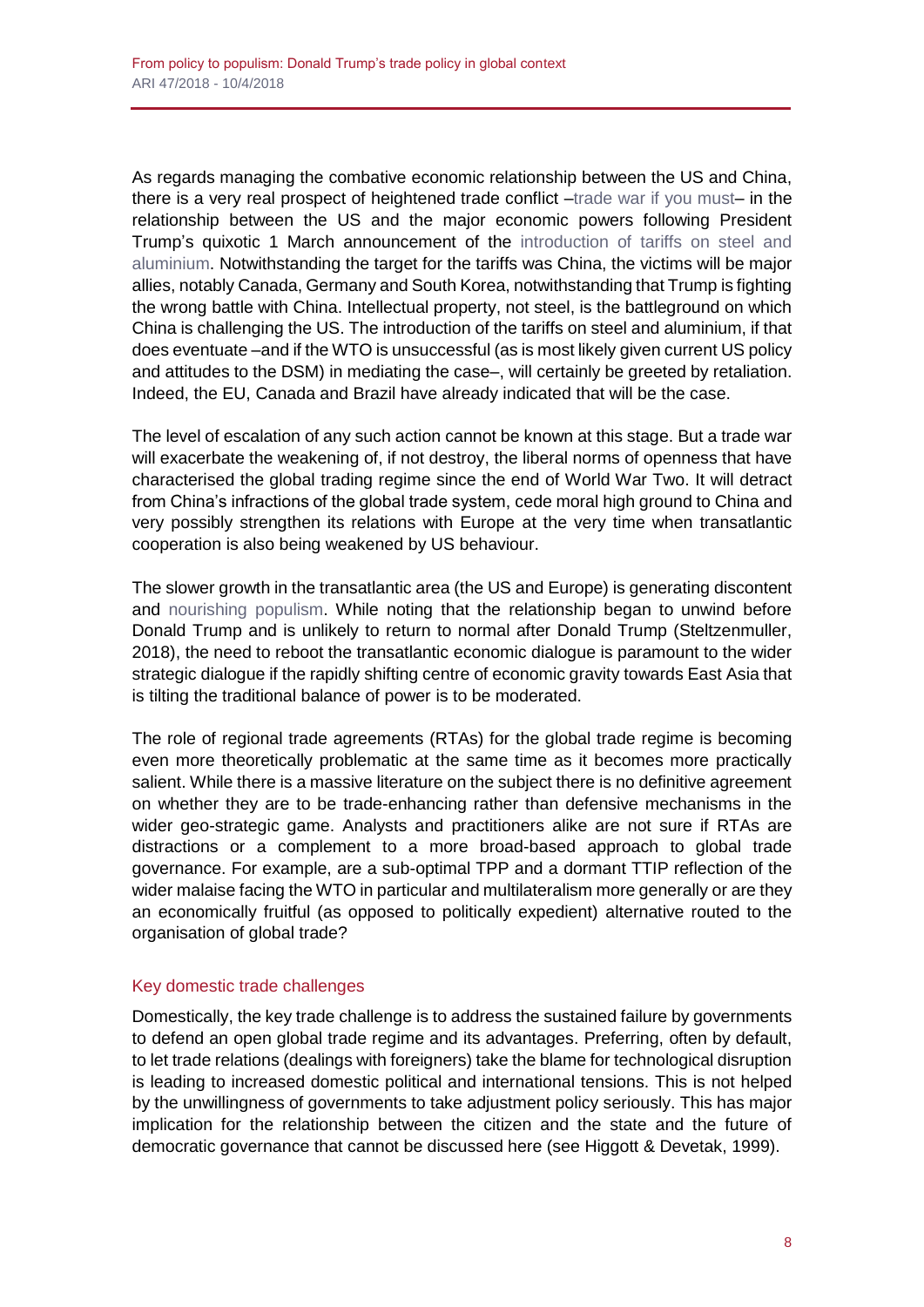## Key challenges facing the WTO at the institutional level

At the institutional level, the key challenges facing the WTO are that:

- (1) Decision-making in the WTO is close to paralysed. Consensus-based decisionmaking all too often turns into veto politics, incoherence and turf battles amongst members, yet consensus in some form or another remains essential to legitimacy and good policy implementation.
- (2) The WTO has focused far too much on trade liberalisation since its creation. Large multilateral trade negotiations are no longer feasible and many other venues for sector-specific negotiation exist.
- (3) More attention needs to be paid to upholding the WTO's rule-making function. The existence of the rules –not necessarily their use– is a global public good that is uniquely supplied by the WTO. And the rules are more important than is understood by populist rhetoric as mechanisms for enhancing pre-commitment, levelling and compliance.

The future of the WTO is in jeopardy unless responsible global actors can pick up the baton dropped by the US. To give two small examples here, other WTO members must defend the DSM by continuing to act in line with their commitment towards each other regardless of US behaviour They could also decide to appoint judges to the appellate body by a large majority consensus (see Elek, 2018).

# **Conclusion**

In sum, the future of the global trade regime, and especially trade governance, is in much greater danger than we think. This is the case at both the normative level of a lack of commitment to an open liberal multilateral system and, at the practical level, of the problematic future of the WTO. Trade needs more, not less, openness and liberalisation, but also greater institutional cooperation, preferably operating under WTO rules. The future of the global trade regime depends on educating President Trump, his supporters, and indeed other populists, that an open liberal trade system is an opportunity, not a risk, and the WTO, even in an age when it is not overseeing multilateral trade negotiations and its Dispute Settlement Mechanism is under challenge, remains the best source of trade-policy information sharing, norm compliance and the major forum for the resolution of key global trade policy issues in an age of increasing great power economic competition.

# **References**

- Baldwin, Richard (2016), *The Great Convergence: Information Technology and the New Globalization*, Belknap Press, Cambridge MA.
- Baldwin, Richard, & Simon Evenett (eds.) (2009), *The Collapse of Global Trade, Murky Protectionism and Crisis: Recommendations for the G20*, Centre for Economic Policy Research, London, [http://voxeu.org/epubs/cepr-reports/collapse-global](http://voxeu.org/epubs/cepr-reports/collapse-global-trade-murky-protectionism-and-crisis-recommendations-g20)[trade-murky-protectionism-and-crisis-recommendations-g20.](http://voxeu.org/epubs/cepr-reports/collapse-global-trade-murky-protectionism-and-crisis-recommendations-g20)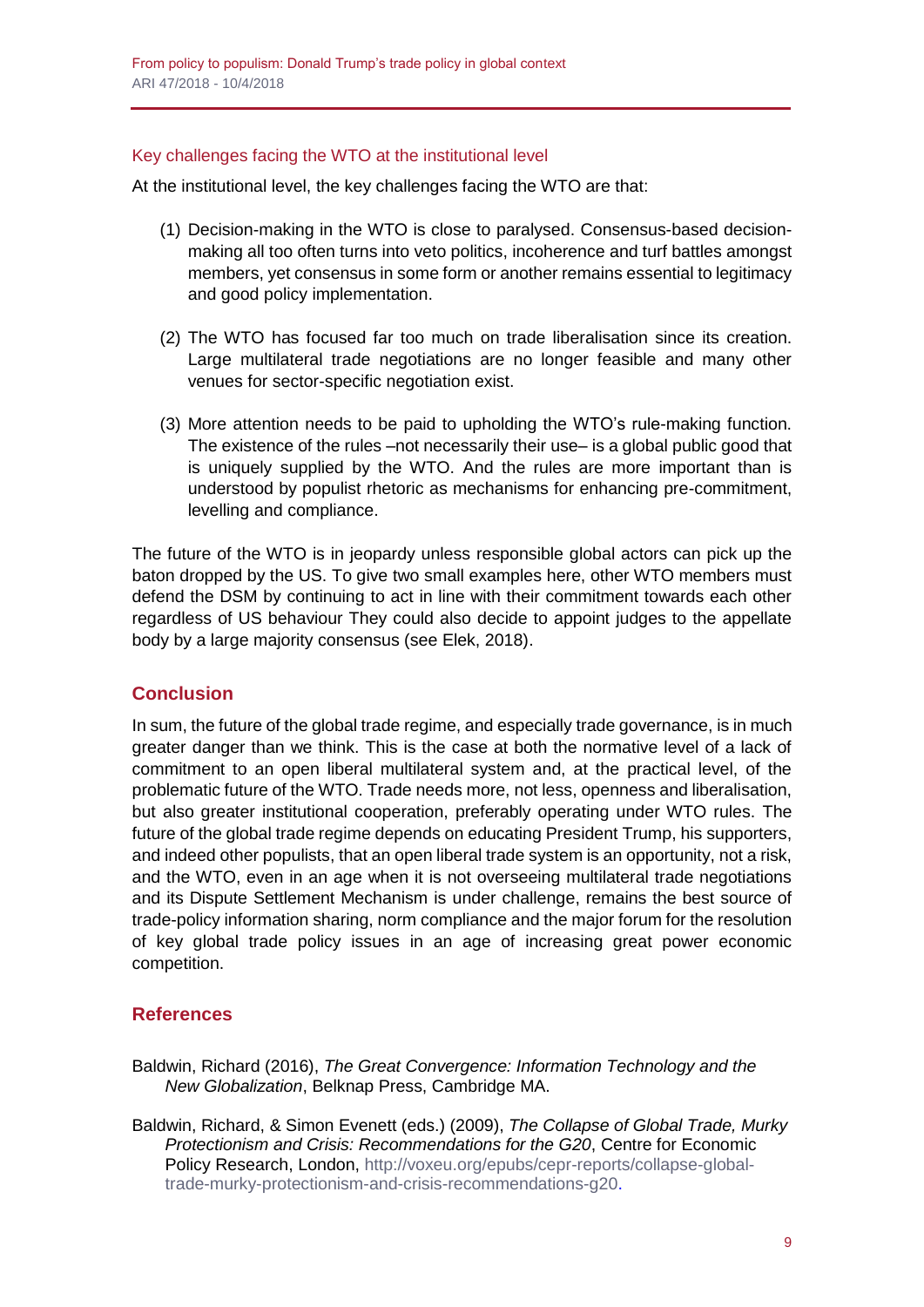- Boot, Max (2017), 'America will survive Trump but it won't ever be the same', *Foreign Policy*, [https://foreignpolicy.com/2017/11/08/america-will-survive-trump-but-it-wont](https://foreignpolicy.com/2017/11/08/america-will-survive-trump-but-it-wont-ever-be-the%20same/?)[ever-be-the same/?.](https://foreignpolicy.com/2017/11/08/america-will-survive-trump-but-it-wont-ever-be-the%20same/?)
- Braga, Carlos, & Bernard Hoekman (2018) (eds.), *Future of the Global Trade Order*, EUI Research Repository,

[http://cadmus.eui.eu/bitstream/handle/1814/41125/Book\\_GlobalTradeOrder\\_2016](http://cadmus.eui.eu/bitstream/handle/1814/41125/Book_GlobalTradeOrder_2016_OA.pdf?sequence=4) [\\_OA.pdf?sequence=4.](http://cadmus.eui.eu/bitstream/handle/1814/41125/Book_GlobalTradeOrder_2016_OA.pdf?sequence=4)

- Brubaker, Rogers (2017), 'Why Populism?', *Theory and Society*, 26/X/2017, p. 1-51, [https://www.scribd.com/document/365889086/Brubaker-2017-Why-Populism.](https://www.scribd.com/document/365889086/Brubaker-2017-Why-Populism)
- Camroux, David (2017), 'Is Trump's America the "dispensable" power in Asia?', *East Asia Forum*, [http://www.eastasiaforum.org/2017/12/31/is-trumps-america-the](http://www.eastasiaforum.org/2017/12/31/is-trumps-america-the-dispensable-power-in-asia/)[dispensable-power-in-asia/.](http://www.eastasiaforum.org/2017/12/31/is-trumps-america-the-dispensable-power-in-asia/)
- Elek, Andrew (2018), 'How can East Asia defend the WTO?', *East Asia Forum*, [http://www.eastasiaforum.org/2018/02/09/how-can-east-asia-defend-the-wto/.](http://www.eastasiaforum.org/2018/02/09/how-can-east-asia-defend-the-wto/)
- EU (2016), *Shared Vision, Common Action: A Stronger European Foreign and Security Policy*,

[https://europa.eu/globalstrategy/sites/globalstrategy/files/regions/files/eugs\\_review](https://europa.eu/globalstrategy/sites/globalstrategy/files/regions/files/eugs_review_web.pdf) [\\_web.pdf.](https://europa.eu/globalstrategy/sites/globalstrategy/files/regions/files/eugs_review_web.pdf)

- Frankel, Jeffrey (2018), 'Does trade fuel inequality?', [https://www.project](https://www.project-syndicate.org/commentary/globalization-trade-inequality-relationship-by-jeffrey-frankel-2018-01/english)[syndicate.org/commentary/globalization-trade-inequality-relationship-by-jeffrey](https://www.project-syndicate.org/commentary/globalization-trade-inequality-relationship-by-jeffrey-frankel-2018-01/english)[frankel-2018-01/english.](https://www.project-syndicate.org/commentary/globalization-trade-inequality-relationship-by-jeffrey-frankel-2018-01/english)
- Higgott, Richard (2016), 'Trump on trade: from populism to policy', Expert Comment nr 48/2016, Elcano Royal Institute, 14/XI/2016,

[http://www.realinstitutoelcano.org/wps/portal/rielcano\\_es/contenido?WCM\\_GLOBA](http://www.realinstitutoelcano.org/wps/portal/rielcano_es/contenido?WCM_GLOBAL_CONTEXT=/elcano/elcano_in/zonas_in/commentary-higgott-trump-trade-from-populism-to-policy) [L\\_CONTEXT=/elcano/elcano\\_in/zonas\\_in/commentary-higgott-trump-trade-from](http://www.realinstitutoelcano.org/wps/portal/rielcano_es/contenido?WCM_GLOBAL_CONTEXT=/elcano/elcano_in/zonas_in/commentary-higgott-trump-trade-from-populism-to-policy)[populism-to-policy.](http://www.realinstitutoelcano.org/wps/portal/rielcano_es/contenido?WCM_GLOBAL_CONTEXT=/elcano/elcano_in/zonas_in/commentary-higgott-trump-trade-from-populism-to-policy)

- Higgott, Richard, & Richard Devetak (1999), 'Justice unbound? Globalization, states and the transformation of the social bond', *International Affairs*, vol. 75, nr 3.
- Higgott, Richard, & Virginia Proud (2017), *Populist-Nationalism and Foreign Policy Cultural Diplomacy, International Interaction and Resilience*, Institute für Auslandsbeziehungen, Stuttgart, [https://publikationen.ifa.de/en/Periodicals/ifa-](https://publikationen.ifa.de/en/Periodicals/ifa-Edition-Culture-and-Foreign-Policy/Populist-Nationalism-and-Foreign-Policy.html)[Edition-Culture-and-Foreign-Policy/Populist-Nationalism-and-Foreign-Policy.html.](https://publikationen.ifa.de/en/Periodicals/ifa-Edition-Culture-and-Foreign-Policy/Populist-Nationalism-and-Foreign-Policy.html)
- Irwin, Douglas (2017), *Clashing Over Commerce: History of US Trade Policy*, University of Chicago Press, Chicago.
- Kaplan, Robert (2017a), *The Twilight of the Liberal Order*, [https://www.brookings.edu/research/the-twilight-of-the-liberal-world-order/.](https://www.brookings.edu/research/the-twilight-of-the-liberal-world-order/)
- Kaplan Robert (2017b), 'The jungle grows back', *Idea: A journal of Politics and Culture*, nr 1, November, p. 12-33.